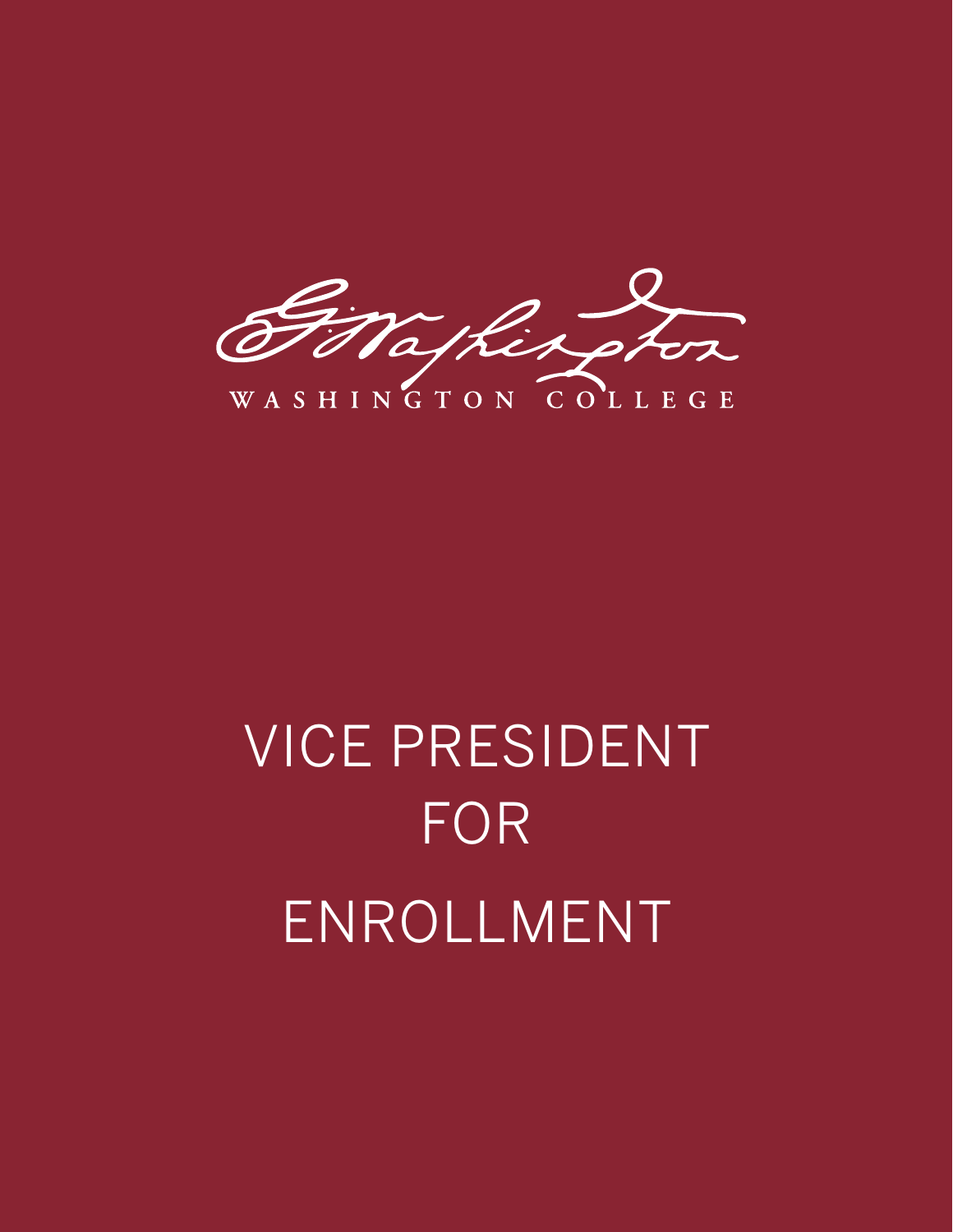

#### VICE PRESIDENT FOR ENROLLMENT

Washington College seeks an experienced, creative, and data-savvy leader to serve as its next Vice President for Enrollment. The Vice President will benefit greatly from the College's positive momentum under new President Mike Sosulski and the warm and collaborative campus culture that is part of the Washington College tradition. As the College makes major new investments in the residential physical plant, a new brand strategy, and technological updates, the next Vice President will join the Washington College community during a time of refocusing and revitalization. A key part of this momentum, the next Vice President will inherit a well-established enrollment operation and expanded resources to shape a new strategic direction for the division that is focused on sustainable enrollment growth and stabilization.

# ABOUT WASHINGTON COLLEGE

#### **Overview**

Founded in 1782, Washington College is the tenth oldest and first college chartered after the creation of the new nation.

George Washington supported the founding of the College by consenting to have the "College at Chester" named in his honor, through generous financial support, specifically the sum of 50 guineas, and through service on the College's Board of Visitors and Governors – his only such involvement with an institution of higher learning. With close ties to the nation's founding, Washington College's 239-year history is a distinguishing factor and one proudly celebrated by the College community.

Washington College is located in historic Chestertown on the Chester River and within the environmentally important Chesapeake Bay region. The College's setting on Maryland's Eastern Shore has become an extension of the campus, serving as a laboratory for students' intellectual, social, and personal growth. Within a learning community of approximately 1,000 students, Washington College takes advantage of its size to provide a high-touch and personalized education that tests and expands each student's talent and potential. It celebrates the interaction between students and professors – of exploring and guiding, and learning by doing.

# MISSION AND VISION

**Mission:** Washington College challenges and inspires emerging citizen leaders to discover lives of purpose and passion.

**Vision:** The enduring values of Washington College – critical thinking, effective communication, and moral courage – move the world.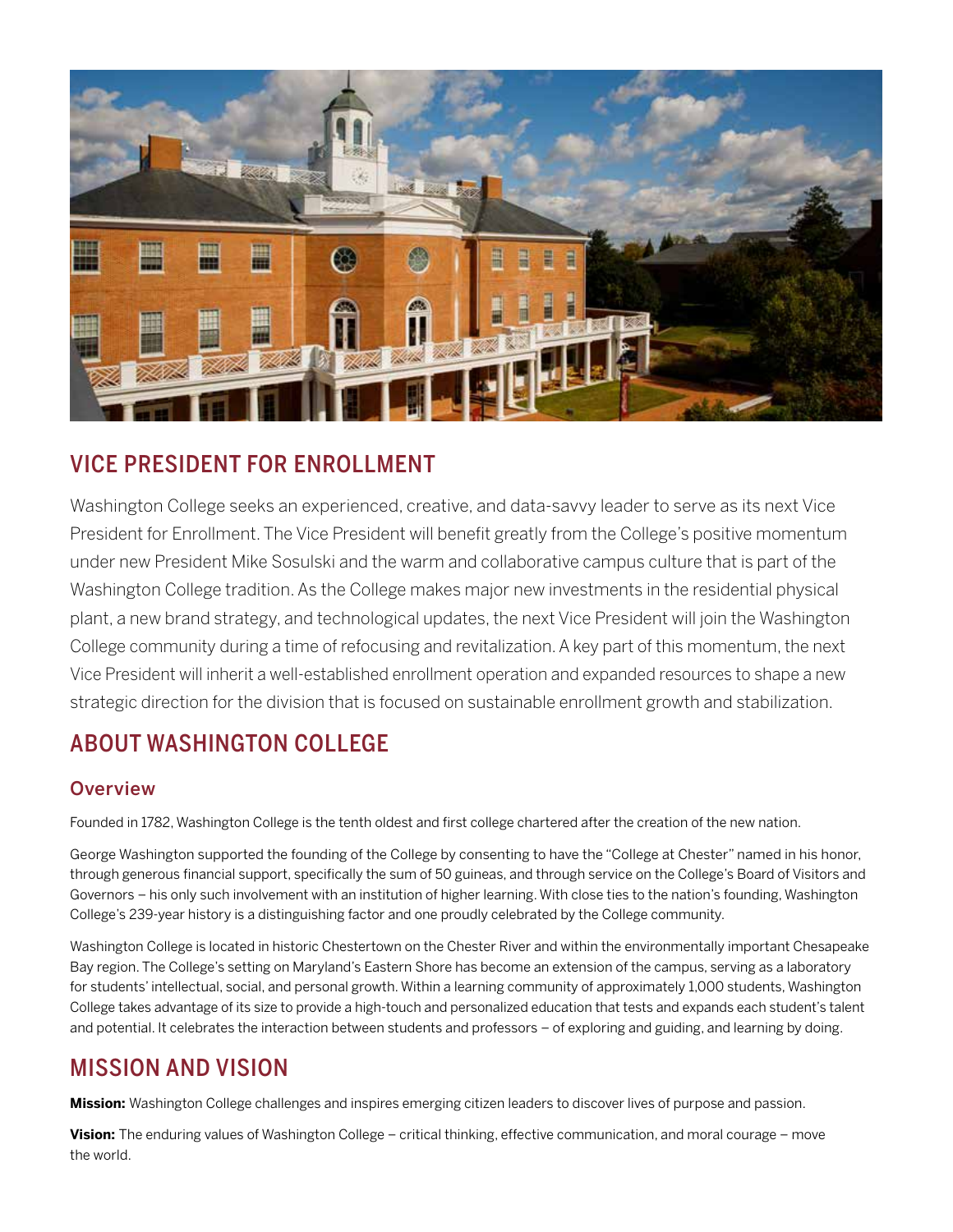# VALUES

Integrity, determination, curiosity, civility, leadership, and moral courage are Washington College's core values. The College offers academic rigor and self-discovery in a supportive, residential community of well-qualified, diverse, and motivated individuals. The College develops in its students habits of analytic thought and clear communication, aesthetic insight, ethical sensitivity, and civic responsibility.

Unhirred conversation and close connections with an exceptional faculty and staff complement a broad curriculum of study. A beautiful campus, ready access to exciting cities and the Chesapeak Bay, and engagement with cultures and communities locally and around the world afford students ample resources and opportunities for personal exploration and shared challenges.

Washington College prepares students for rich and fulfilling lives; for myriad and unpredictable opportunities; and for a lifetime of learning, leadership, and productive endeavor.

## THE WASHINGTON COLLEGE STANDARD

Washington College's small size presents students with a rare opportunity to enjoy a close-knit community atmosphere while its academic breadth enables students to choose from a wide variety of pursuits, both inside and outside the classroom. It also lends itself to educating the whole student in intensely personal, important ways. The College is committed to a low student-to-faculty ratio, and professors know their students by name rather than by student ID number. The College's commitment to the liberal arts and sciences encourages students to explore many areas of interest and to develop the capacity to reason, to appreciate literature and the arts, and to make the connection between one's course of study and its implications in society.

**Five pillars** provide the foundation of a Washington College education. They create well-rounded students, form a distinctive experience, and inspire successful graduates. We call these foundational principles **the Washington College Standard**.

- **1. Learning without Limits**: Our students and alumni follow their passions and constantly seek to find new ways to synthesize the things they love. Whether it's securing a meaningful [internship](https://washcoll.studentemployment.ngwebsolutions.com/), traveling the world on Chesapeake [Semester](https://www.washcoll.edu/learn-by-doing/ces/chesapeake-semester.php), or doing field research right here on the [River and Field Campus](https://www.washcoll.edu/learn-by-doing/rafc/index.php), education is never confined to the classroom. By providing [hands-on learning](https://www.washcoll.edu/learn-by-doing/) and meaningful job experiences alongside traditional instruction, we encourage students to craft the education that's right for them.
- **2. The Written Word:** No matter the major, all Washington College students graduate with the ability to communicate clearly and effectively and must partake in the [Senior Capstone Experience](https://www.washcoll.edu/academics/senior-capstone-experience/index.php), which further serves to strengthen leadership capabilities. From our inclusive [first-year writing seminars](https://www.washcoll.edu/about/first-year-programs-and-orientation/first-year-seminar/) to the extensive literary lecture series offered by the Rose [O'Neill Literary House](https://www.washcoll.edu/learn-by-doing/lit-house/index.php), and even to applications for our [Sophie Kerr Prize](https://www.washcoll.edu/academic_departments/english/sophie-kerr-legacy/sophie-kerr-prize.php) (the world's largest literary prize awarded solely to undergraduate students valued at \$68,292 in 2022), opportunities for student writing are never restricted to the English department.
- **3. Environmental Action:** With guidance from the [Center for Environment & Society \(CES\)](https://www.washcoll.edu/learn-by-doing/ces/index.php), Washington College is committed to creating and maintaining a sustainable, environmentally-friendly campus. [Student-led initiatives](https://www.washcoll.edu/sustainability/) like our Back to Tap Program, Bike Share, and Food Recovery Network give our whole campus community the chance to pitch in and make the world a better place. Our [Campus Garden](https://www.washcoll.edu/sustainability/campus-garden/index.php) not only provides students with the ability to study and design sustainable food systems, but it is also the first certified Bee Campus USA in Maryland. The recently completed Semans-Griswold Environment Hall was constructed to Living Building Challenge standards, reinforcing our commitment to sustainability leadership.
- **4. History Informing the Future:** Washington College has provided an impactful liberal arts and sciences education [since](https://www.washcoll.edu/about/george-washington.php)  [1782](https://www.washcoll.edu/about/george-washington.php) and we leverage our past to inform the future. From the industry-leading work conducted by the [Starr Center for the](https://www.washcoll.edu/learn-by-doing/starr/index.php) [Study of the American Experience](https://www.washcoll.edu/learn-by-doing/starr/index.php) on preserving and updating oral histories to the **state-of-the-art equipment in our laboratories**, Washington College learns from history but never stops looking ahead.
- **5. Meaningful, Lasting Connections: Unhurried conversation and close connections** with an exceptional faculty and staff complement our broad curriculum of study. At Washington College, our students never feel like a number and with a low **student-to-faculty ratio**, professors don't just know our students' names, they develop lifelong friendships. A beautiful campus, ready access to exciting cities and the Chesapeake Bay, and engagement with cultures and communities locally and around the world afford our students ample resources and opportunities for personal exploration, connection, and shared challenges. Washington College fosters a tight-knit culture and a family for life.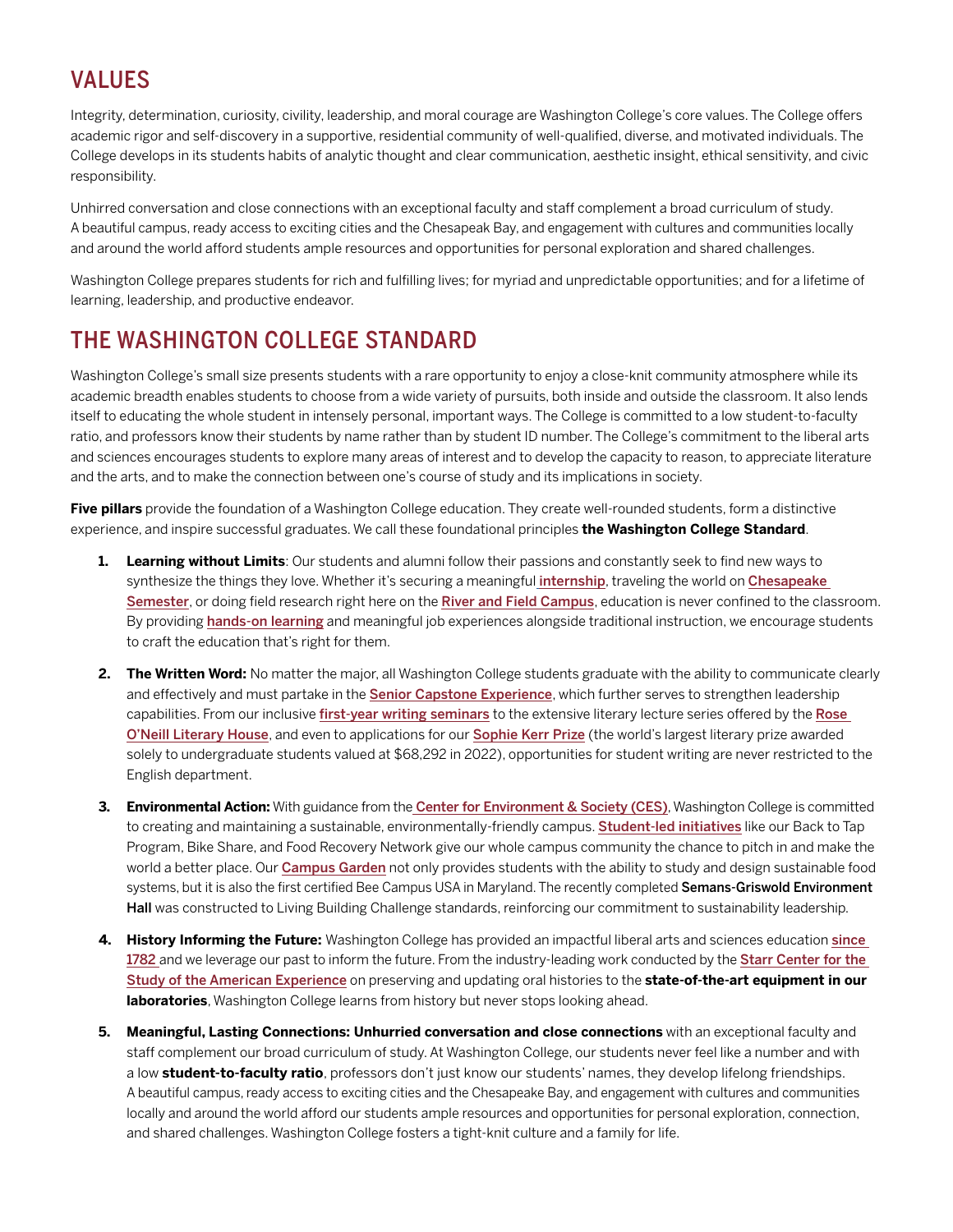# LOCATION IN CHESTERTOWN, MARYLAND, AND UNIQUE ASSETS

Established as a colonial port of entry in 1706, Chestertown is situated along the banks of the Chester River, in Maryland. Building on its rich history and its beautiful location, Washington College invites students to learn in a traditional liberal arts and sciences setting but compels them beyond the classroom to understand complexity, solve real-world problems, and make a profound difference in an ever-changing world. These opportunities begin at their doorstep with the location on a major tributary of the nation's largest estuary, an ideal setting that reflects in microcosm the complexities of the world and gives the College's environmental programs their distinct character. Students and faculty can examine and directly affect local and global issues such as sea-level rise, water quality, food security, population distribution, and sustainable growth, while hands-on work built into the program connects students with the environment through experience, experimentation, and problem-solving.

Among the assets that make this possible are the 4,700-acre River and Field Campus, Semans-Griswold Environmental Hall on the Chester River waterfront campus, Foreman's Branch Bird Observatory, two research vessels, and the GIS Lab, which executes realworld environmental contracts and projects. The Center for Environment & Society supports students and faculty interests in the environment and provides an array of opportunities for applied, hands-on learning in real-world projects throughout the region.

The Washington College community draws inspiration from the College's legacy as a place where a revolutionary American vision of higher education for citizens of a thriving democracy has flourished since 1782. It believes that everyone here can make history: as students, as teachers, and as engaged citizens. The College's [Starr Center for the Study of the American Experience](https://www.washcoll.edu/learn-by-doing/starr/index.php) connects students with the world beyond campus. And the [Washington College History Project](https://www.washcoll.edu/campus-community/washington-college-history-project.php) and [Asterisk Initiative](https://www.washcoll.edu/campus-community/asterisk-initiative/index.php) explore the history of Washington College, reconciling the College's past with the present realities of racial inequities.

Washington College also makes generous space for writers. Writing is foundational to the College's core principles, from First-Year Seminars to the distinctive Senior Capstone. It is second nature and takes place everywhere – even in a biology or math course that satisfies one of the writing requirements. Because the institution values the role of writing in each student's growth, the College has made a home for the written word in the Rose O'Neill Literary House, a three-story Victorian home for writers, which on any given day might host an open mic, Print Shop Workshop, or a late-night editing session for the newest issue of Cherry Tree. Students join their friends in the Lit House library to do homework, rehearse the performance piece they just wrote or talk about their favorite books. Down the block, in the Publications House, they work on one of the student-run publications, honing their skills as journalists, editors, designers, or wordsmiths.

This is the unique ecosystem at Washington College: one that provides students with everything it takes to build a career, explore the world around them, and live a life of purpose and passion.

Within walking distance of campus, downtown Chestertown is populated with friendly neighbors who make the students feel at home. Washington College welcomes local residents to attend events, readings, and lectures, to use **[Miller Library](https://www.washcoll.edu/academics/library-and-academic-technology/)**, and to cheer on its [athletic teams](https://www.washingtoncollegesports.com/landing/index).

The [Johnson Fitness Center](https://www.washcoll.edu/campus-community/fitness-recreation.php) and [EV charging stations](https://www.washcoll.edu/sustainability/ev/index.php) are open to members of [The 1782 Society](https://www.washcoll.edu/giving/1782-society.php) who pay a nominal fee in addition to their annual contribution, and the [Casey Swim Center](https://www.washingtoncollegesports.com/insideAthletics/facilities/casey_swim_center) offers community memberships.

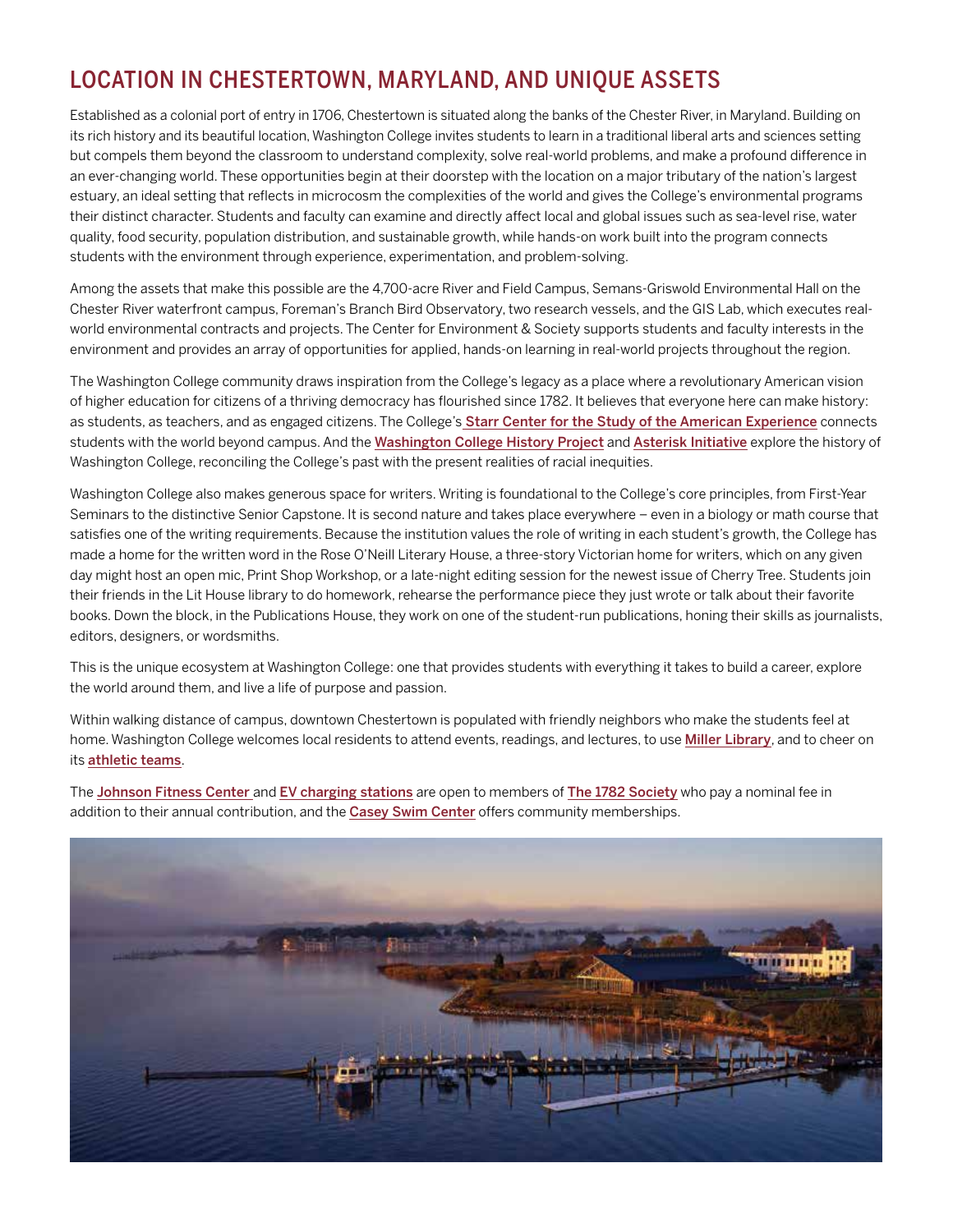In addition to various "Friends" organizations (Friends of Miller Library, Friends of the Arts, for instance), the Washington College [Academy of Lifelong Learning](https://www.washcoll.edu/people_departments/offices/wc-all/) and the [Women's League of Washington College](https://www.womensleagueofwashingtoncollege.com/) always welcome new members. The College welcomes the support and engagement of its friends and neighbors.

# COMMITMENT TO DIVERSITY

Washington College is committed to shaping an ever more inclusive and equitable community where all can thrive. The College has shaped the below **Diversity Statement:**

We, the students, faculty, staff, and Board of Visitors and Governors of Washington College, welcome, invite, value, and support a diverse community of individuals. We strive to create a place where all can study, work, and thrive. We believe in the worth, dignity, and safety of human beings of all races, ethnicities, nationalities, gender identities and/or expressions, sexual orientations, socioeconomic statuses, cultural backgrounds, cognitive or physical abilities, emotional and behavioral characteristics, ages, and educational levels. In the pursuit of academic excellence, we endeavor to be a community made up of people from a variety of backgrounds with differing perspectives, life experiences, religious, philosophical, and political beliefs, lifestyles, and ideologies.

We pledge to create a respectful and supportive environment for collaboration, empathy, and the building of meaningful relationships among members of Washington College. We commit to fostering a more equitable, inclusive, and engaged community that embraces all the complexity that each person brings to campus.

- We will empower all members to contribute ideas, ask questions, contest assumptions, and revise points of view through civil debate.
- <sup>o</sup> We will confront and challenge attempts to dehumanize others through prejudiced attitudes, behaviors, and practices that exclude, demean, or marginalize any individual or group.
- We will encourage alumni, parents, visitors, guests, and the wider community to respect and embrace the values and behaviors that we embody.

Our promise is to cultivate a continuous desire and ability to understand and meaningfully engage with different perspectives and experiences, including those of historically underrepresented and marginalized groups. We seek to contribute to the full intellectual and emotional development of every person and to the enrichment of our local, regional, national, and global communities.

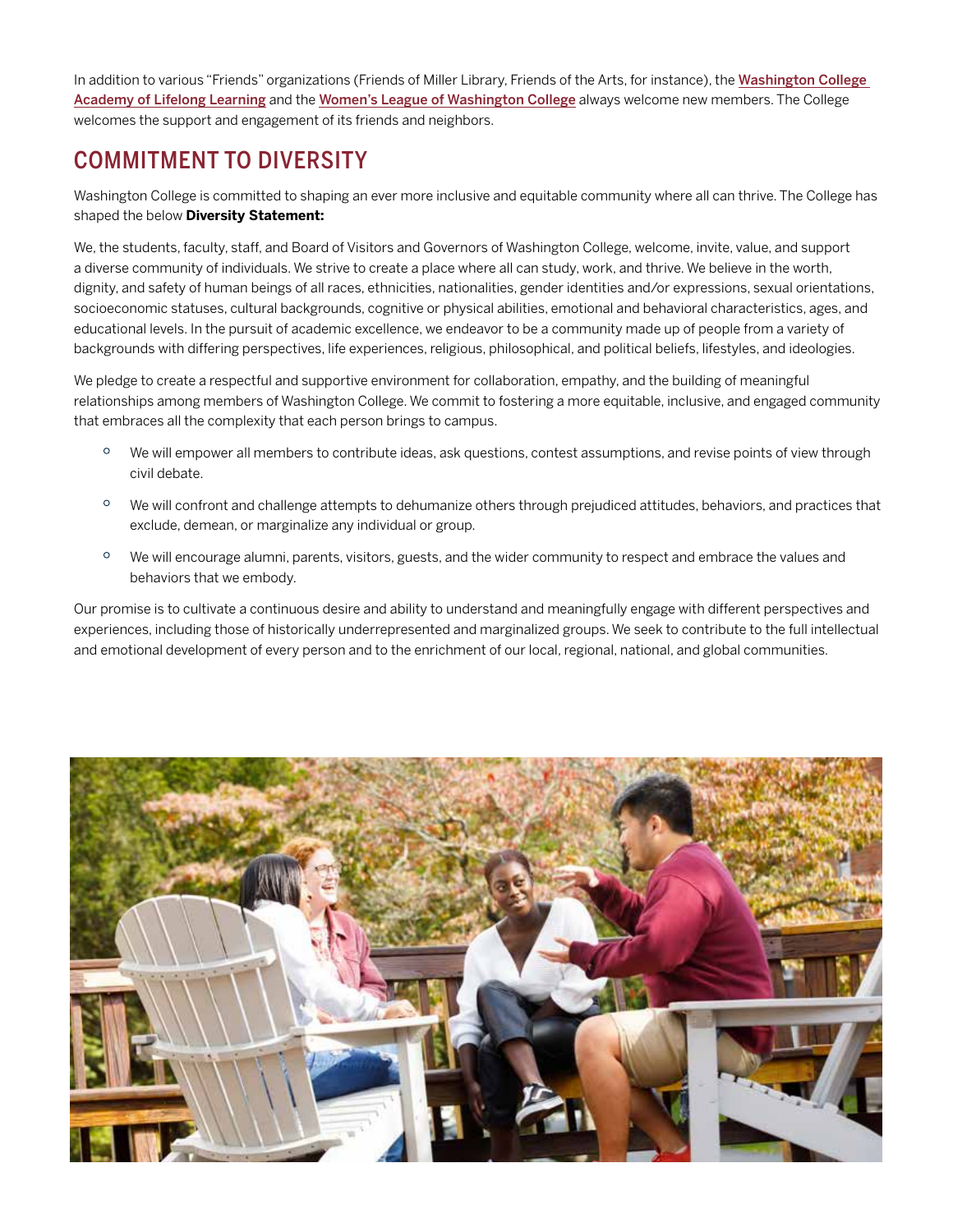



# **STUDENTS**

Coming from all over the United States and more than 20 countries, Washington College's student body of approximately 1,000 is diverse and talented. Students craft their own curriculum from the more than 30 majors and almost 50 minors and concentrations that are offered across the College. One-third are student-athletes, competing in the Division III Centennial Conference. Students have created a thriving community of clubs and organizations, intramural sports and eSports, student government and Greek life. Dual-degree partnerships with universities like Duke and Columbia and the hands-on job experience that students obtain at Washington College lead to phenomenal career outcomes. Over 65 percent of students complete one or more internships. On average, over 90 percent of students are employed or enroll in graduate school within six months of graduation. The top graduate school destinations include the University of Maryland, Boston University, Georgetown, and Wake Forest.

# ALUMNI

Washington College alumni can be found all over the world but remain a close-knit and supportive community. These alumni are remarkably accomplished across a wide range of occupations. They also remain connected to the College, playing a particularly important role working with the Center for Career Development to enhance opportunities for graduates moving into the workplace. The Alumni Relations office makes sure alumni are taken care of like family and provides opportunities for engagement through chapters and affinity groups.

# FACULTY

Washington College's outstanding faculty are teachers first, pairing expertise in their discipline with a commitment to getting to know students as individuals and tailoring the broad curriculum of study to their students' needs and interests. The nearly 120 full-time faculty show their dedication every day by providing impactful learning experiences for students, creating safe and supportive living and learning environments, and building lifelong friendships. While teaching is the priority, Washington College faculty are also accomplished scholars, and our small student-to-faculty ratio means that students learn from, and research with, leaders in their fields.

## LEADERSHIP AND STAFF

The College's dedicated staff of 300 perform the jobs that make Washington College home for students for four years. These are the chefs, coaches, public safety officers, groundskeepers, librarians, counselors, and many more. Every one of the staff is committed to the mission of helping students become citizen leaders, and they are the ones who truly turn the College community into a family. A core team of eleven staff members serves on the President's Senior Staff including: the Associate Provost for Diversity & Inclusion and Senior Equity Officer; the Associate Vice President and Director of Athletics; the Dean of Library and Acdaemic Technology; the Director of Human Resources; the Provost and Dean of the College; the Vice President for Advancement, Alumni Affairs and Relations; the Vice President for Enrollment; the Vice President for Finance and Administration; the Vice President for Marketing and Communications; the Vice President for Planning and Policy and Chief of Staff; and the Vice President for Student Affairs and Dean of Students

# BOARD OF VISITORS AND GOVERNORS

Since George Washington first served on the Board, Washington College has asked its governing body to provide the vision, the philanthropic support, and the leadership needed to strengthen the College's position among the nation's best small liberal arts colleges. The 36 members of the Board are variously appointed by the Board, the Governor of Maryland, and elected by the alumni of the College. They bring a broad range of experience and expertise to their governance role, from areas including the corporate sector, higher education, information technology, environmental stewardship, law, government, philanthropy, and healthcare.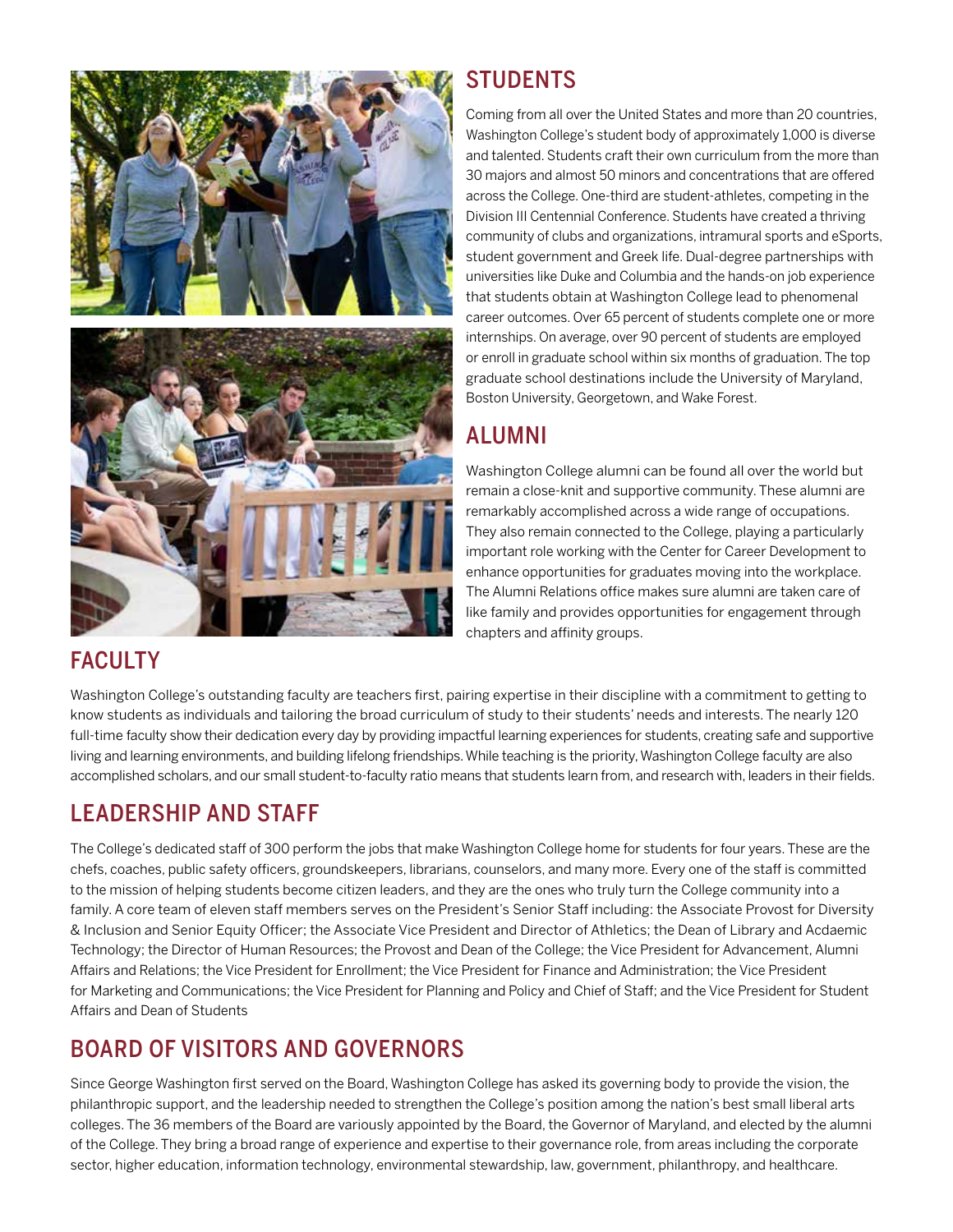# ACADEMICS

Washington College knows that when it comes to education, one size doesn't fit all. That's why there are so many options for students to create their own compelling class schedule and work toward a major that truly inspires them.

#### Majors and Programs

- American Studies
- Anthropology
- Art and Art History
- Biology
- Biochemistry and Molecular Biology
- Business Management
- Chemistry
- Communication and Media Studies
- Computer Science
- Data Science
- Education
- Engineering

**•** Economics

- English
- Environmental Science and Studies
- History
- Human Development
- Humanities **•** International Literature &
- Culture
- International Studies
- Mathematics
- Minors, Concentrations, and Areas of Emphasis
- Accounting
- Archaeology
- Art History
- Arts Management & Entrepreneurship
- Asian Studies
- Behavioral Neuroscience
- Biophysics & Biological **Chemistry**
- Black Studies
- Cell/Molecular Biology & Infectious Disease
- Chesapeake Regional Studies
- Clinical Counseling **•** Creative Writing
- Dance
- 
- <sup>o</sup> Data Analytics<br>  **Farth & Planet •** Earth & Planetary Sciences
- Ecology & Evolution
- Entrepreneurship
- Ethnomusicology
- European Studies
- Finance
- Gender Studies
- Music
- Neuroscience
- Philosophy and Religion
- Physics
- Political Science
- Pre-Health Professions Programs
	- **•** Pre-Allied Health Professions
	- **•** Premedical
	- **•** Pre-Nursing
	- **•** Pre-Pharmacy
	- **•** Pre-Veterinary

**•** Greener Materials Science **•** Information Systems **•** International Business **•** Journalism, Editing & Publishing **•** Justice, Law & Society **•** Latin American Studies

**•** Psychology **•** Sociology

**•** Pre-Law

- Teacher Certification Programs
- Theatre
- World Languages and Cultures
	- **•** Chinese Language
	- **•** French Studies
	- **•** German Studies
	- **•** Hispanic Studies
- Organic & Medicinal **Chemistry**
- Peace & Conflict Studies
- Physical & Instrumental **Chemistry**
- Physiology & Organismal Biology
- Secondary Education
- Social Welfare
- Studio Art
- Museum, Field, & Community Education

Studies

**•** Marketing

**•** Near Eastern Studies

**•** Medieval & Early Modern

Leadership Dr. Michael J. (Mike) Sosulski, President

Dr. Michael J. (Mike) Sosulski, a leader in academic and student affairs, financial stewardship and change management, began his appointment as president of Washington College on September 1, 2021. He previously served as Provost at Wofford College in South Carolina.

During his tenure at Wofford, the college redesigned or reconstructed a range of vibrant academic spaces, including the \$4 million-dollar conversion of the Sandor Teszler Library into an Academic Commons; construction of the Rosalind Sallenger Center for the Arts; and most recently, the design and construction of a new \$9.5 million Green Globes certified academic science building. Sosulski also appointed the first academic Dean of Diversity, Equity and Inclusion, created the Diversity Search Advocacy Program to diversify Wofford's faculty, and led comprehensive work to strengthen shared governance, including the creation of an independent Rank and Tenure committee.

In addition to serving as Provost since 2016, he was also a full Professor of German at

Wofford College. Prior to Wofford, he was at Kalamazoo College, serving first as an Assistant Professor of German and eventually earning the roles of Associate Professor, Department Chair in German Studies, and Associate Provost.

Sosulski earned his BS in German from Georgetown University, and went on to receive an M.A. and a Ph.D. in Germanic Studies from the University of Chicago.

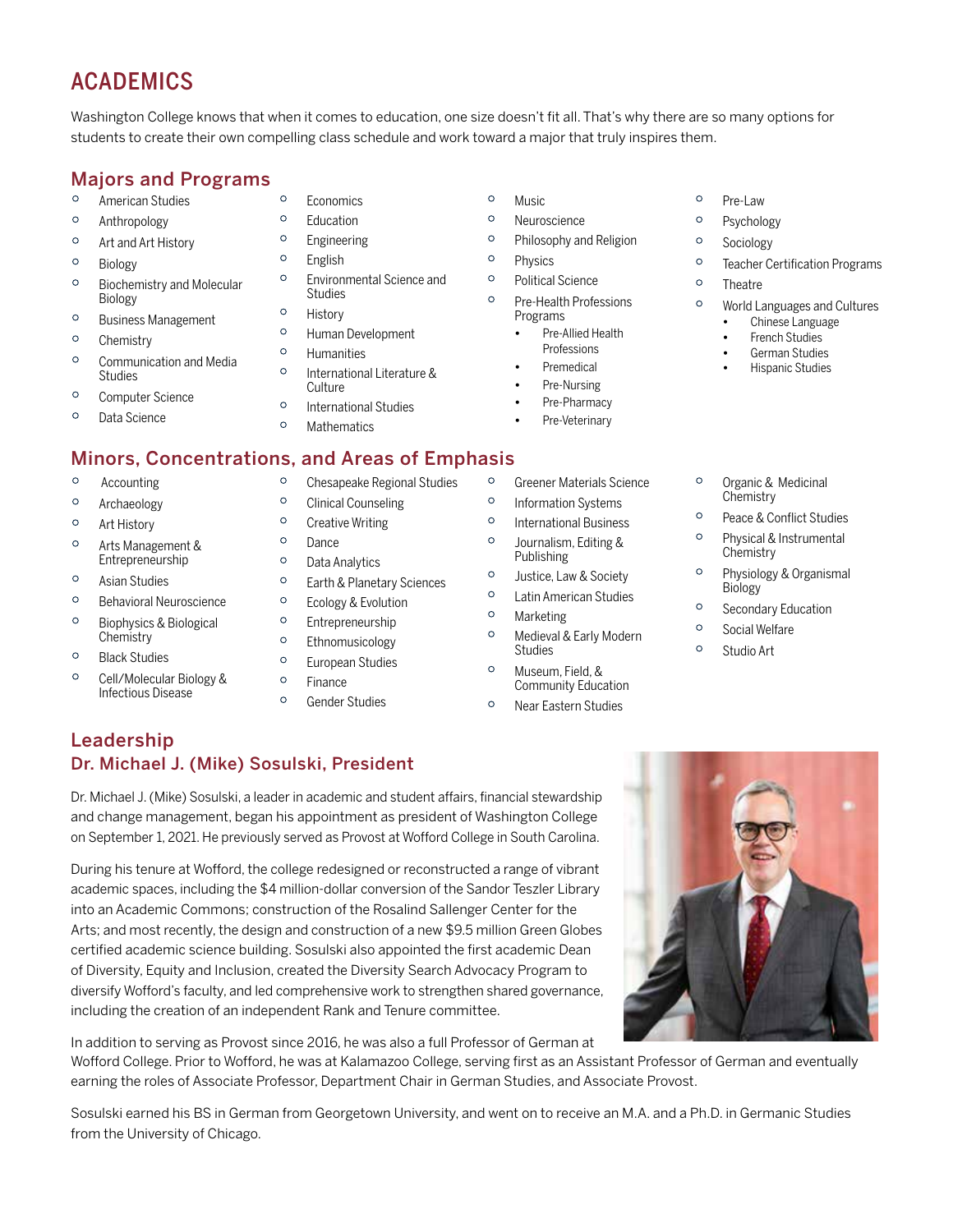#### **OVERVIEW**

#### The Vice President For Enrollment

Reporting directly to President Sosulski, the Vice President for Enrollment crafts and implements the overarching enrollment strategy for the College, uniting Washington College's warm and personalized recruiting approach with thoughtfully designed, data-informed strategic initiatives. The Vice President will be an experienced enrollment leader who will build upon the best of Washington College's culture and traditions, while also bringing innovative approaches and national best practices to the universal challenge of recruiting students to a liberal arts college in today's higher education landscape.

The Vice President for Enrollment oversees a budget of \$2.2 million and oversees a dedicated staff of 16 enrollment professionals, including as direct reports the Director of Admissions and Director of Financial Aid. In addition, the President's supportive and collegial Senior Staff stands ready to partner with their new colleague in achieving the College's enrollment goals and includes the following individuals:

- Associate Provost for Diversity & Inclusion and Senior Equity Officer
- Associate Vice President and Director of Athletics
- Dean of Library and Acdaemic Technology
- Director of Human Resources
- Provost and Dean of the College
- Vice President for Advancement, Alumni Affairs and Relations
- Vice President for Finance and Administration
- Vice President for Marketing and Communication
- Vice President for Planning and Policy and Chief of Staff
- Vice President for Student Affairs and Dean of Students

The Vice President will be pleased to find that the campus community shares a strong sense that the recruitment and retention of Washington College students is a high priority and a college-wide responsibility. In addition to compelling academic innovations, the College is making key investments in its residential experience and athletics program that will resonate with prospective students. Facility upgrades include renovations to two residence halls and a new tennis facility. Additionally, new athletic offerings include men's and women's golf as well as track and field.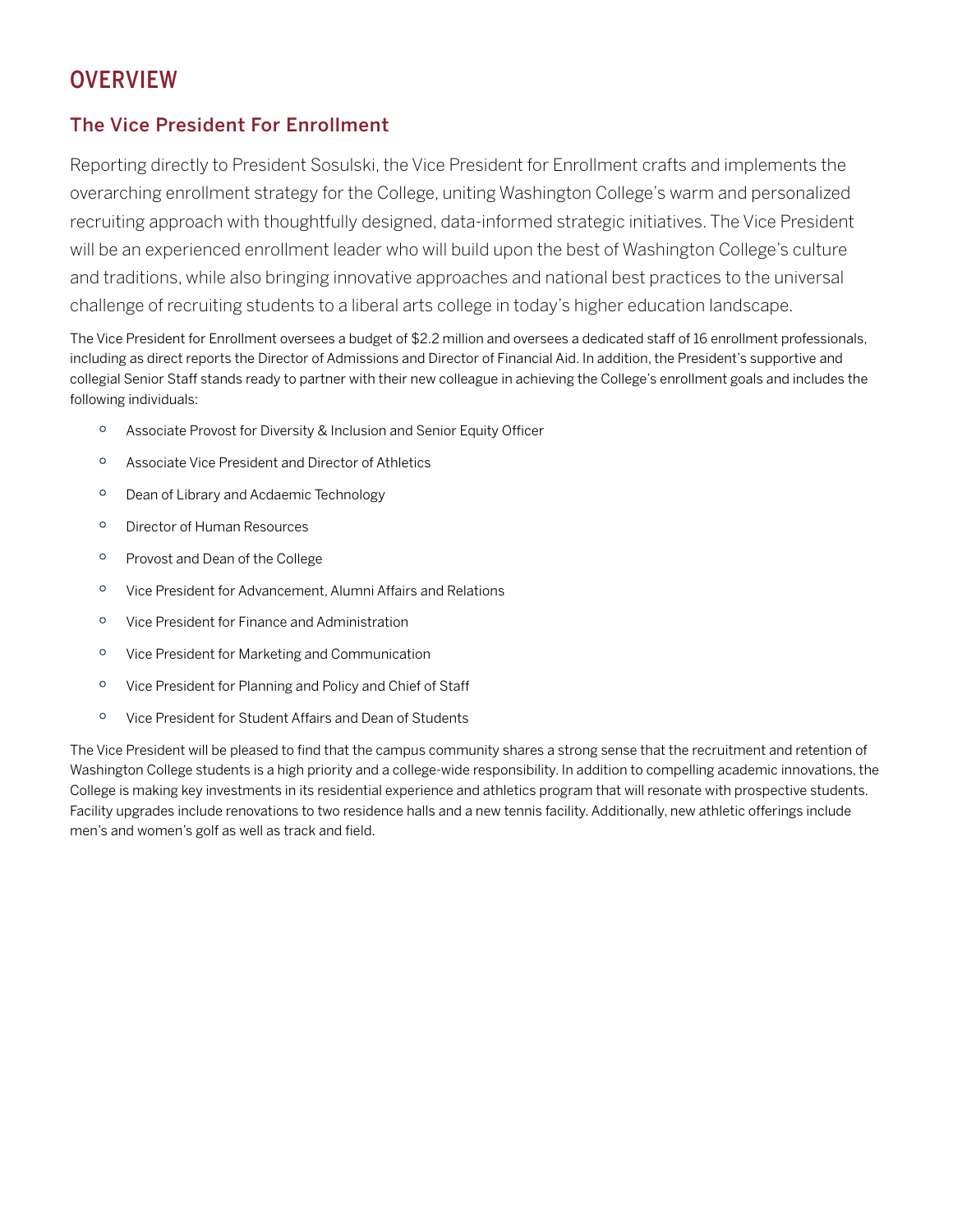# OPPORTUNITIES AND CHALLENGES

The Vice President for Enrollment will have the opportunity to provide strategic and visionary leadership in the following areas identified as key to advancing the positive trajectory of Washington College:

- **Collaboratively develop and lead a comprehensive, data-informed enrollment strategy consistent with Washington College's strengths, culture, and values to grow enrollment:** The Vice President will be the lead architect of the College's enrollment strategy and will have broad support in its development and execution. The Vice President will strive to optimize the College's ability to confidently and sustainably grow the student population and enroll future classes of diverse, excellent students who will thrive at Washington College.
- **Ensure that Washington College communicates its impact and value clearly, creatively, and powerfully:** The Vice President will partner with the inaugural Vice President for Marketing and Communication and the Office of Marketing and Communication to differentiate Washington College from other liberal arts colleges across the U.S. in both the domestic and international prospective student markets. The Vice President will serve as a vocal, visible, and innovative leader and partner in promoting Washington College in person, in print, and online.
- **Extend even further Washington College's efforts to attract and retain a diverse student body:** The new Vice President will be personally committed to contributing to Washington College's culture of diversity, equity, and inclusion. They will work to recruit students and their families from a wide range of backgrounds and experiences and to ensure that the College is a place where all students are supported and can thrive.
- **Balance the insights gained from data with the power of personal recruitment:** The Vice President will continue to ensure at a high level that decisions about which geographic regions to target, how best to package financial aid, etc., are firmly grounded in data. The Vice President will find the best way to integrate data-informed approaches with Washington College's high-touch recruitment process, which has been a core element in the College's past success.
- **Mentoring, developing, and retaining the exceptional and committed staff within the Offices of Admissions and Financial Aid:** The Vice President will lead and support the talented staff within the enrollment division, cultivating the skills of each individual staff member, building on their expertise, and encouraging innovation. The Vice President will also continue to support the professional and leadership development of staff through exposure to best practices in the field via conferences, mentorship, and other opportunities.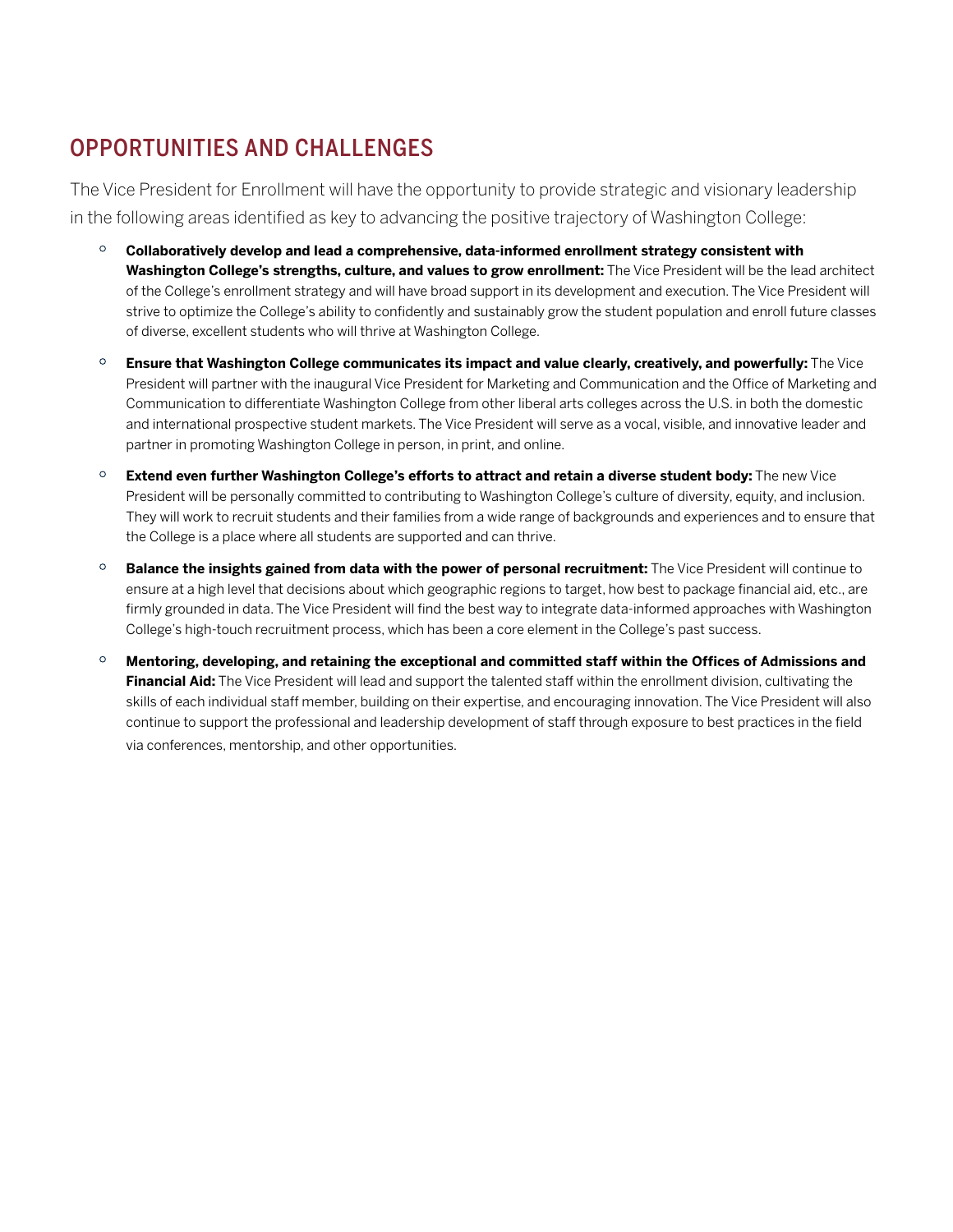# DESIRED QUALIFICATIONS AND CHARACTERISTICS

As a member of the College's senior leadership team, the Vice President for Enrollment will be a creative, collaborative, and datainformed decision-maker and leader with a demonstrated track record of success. A personal and professional commitment to diversity, equity, and inclusion is essential. The ideal candidate will have a master's degree or higher and will bring many of the following complementary abilities and experiences to their work:

- <sup>o</sup> A deep commitment to the power and possibilities inherent in Washington College's distinctive approach to liberal arts education;
- A keen understanding of best practices in admissions and financial aid for small, private colleges today as well as the foresight to see how the landscape will continue to change in the coming years;
- Experience in successfully leading complex strategic initiatives and translating high aspirations into achievable and measurable goals and accomplishments;
- Experience developing data-driven recruitment and financial aid strategies as well as the ability to persuasively and clearly present quantitative information to administrative colleagues, faculty, staff, students, the Board of Visitors and Governors, and others;
- <sup>o</sup> Demonstrated experience implementing a strategic recruiting strategy that is data driven;
- Outstanding communication skills, including the ability to persuasively convey Washington College's academic distinctions and community feeling to a diverse range of audiences through multiple formats (in person, in writing, in marketing materials, via social media, etc.);
- <sup>o</sup> The ability to build relationships of trust and shared purpose across a wide range of stakeholders including faculty, staff, parents, Chestertown community members, trustees, and others;
- <sup>o</sup> A genuine interest in connecting with people on behalf of Washington College, whether prospective students and parents, faculty, fellow administrators, or admissions/financial aid staff;
- <sup>o</sup> The ability to effectively balance high-level strategic thinking with hands-on engagement in daily activities, in keeping with Washington College's culture and ethos;
- Proven ability to develop rapport and work collaboratively with faculty to bring forward the best of Washington College in the shared effort of recruiting and retaining students;
- <sup>o</sup> The ability to recruit, training, and develop a strong and diverse recruitment team, and;
- An understanding of the collaborative leadership structure within higher education, the nature of the academic enterprise, and a commitment to the mission, vision, and institutional priorities of Washington College.

#### EEO STATEMENT

Washington College values diversity within our students, faculty and staff, and strives to recruit, develop, and retain the most talented people. Washington College does not discriminate in employment on the bases of race, color, creed, religion, sex, sexual orientation, transgender status, gender identity, age, national origin, disability, veteran status or any other legally protected status in accordance with applicable federal, state and/or local laws. For information on Washington College's Title IX compliance, please visit <https://www.washcoll.edu/title-ix/> .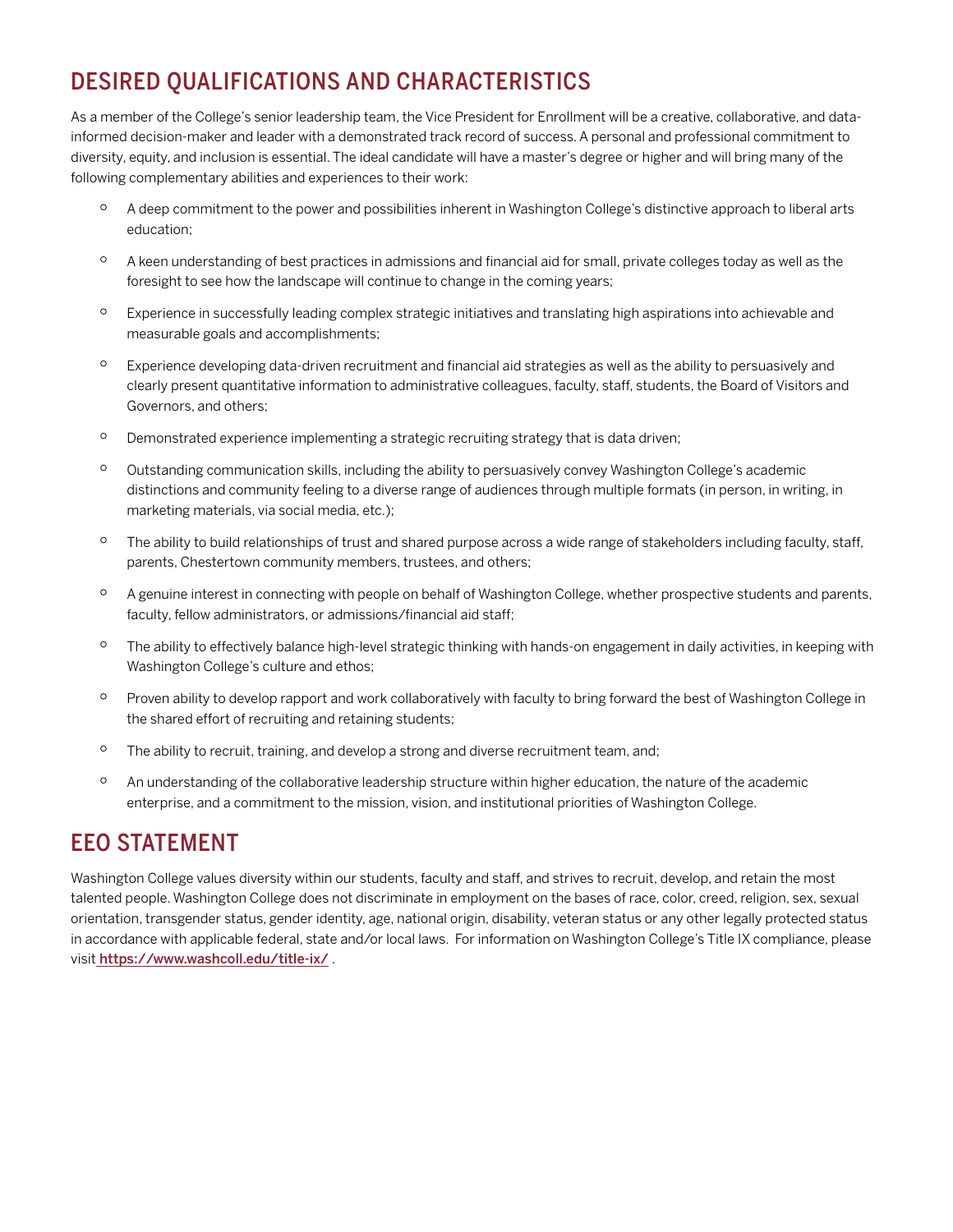# OTHER INFORMATION

A background check will be conducted for finalist candidates. Employment is contingent upon completion of a successful background check and establishment of identity and verification of employment eligibility as required by the Immigration Reform and Control Act of 1986.

Salary will be commensurate with experience. Washington College provides a competitive benefits package.

Salary will be commensurate with experience. Washington College provides a competitive benefits package.

It is the policy of Washington College to provide reasonable accommodations for qualified individuals with disabilities for employment. If you require any accommodations to participate in any part of the hiring process, please contact [humanresources@](mailto:humanresources%40washcoll.edu?subject=) [washcoll.edu](mailto:humanresources%40washcoll.edu?subject=).

## NOMINEES AND APPLICATIONS

Review of candidates will begin immediately and continue until the position is filled. To submit your CV with cover letter for consideration please click [HERE](https://talent-profile.diversifiedsearchgroup.com/search/v2/18285). Additionally, confidential nominations or referrals should be directed to a.perez@storbecksearch.com.



**Steve Leo, Managing Director Alyssa Perez, Senior Associate Storbeck Search [WashingtonVPMC@storbecksearch.com](mailto:WashingtonVPMC%40storbecksearch.com?subject=)**